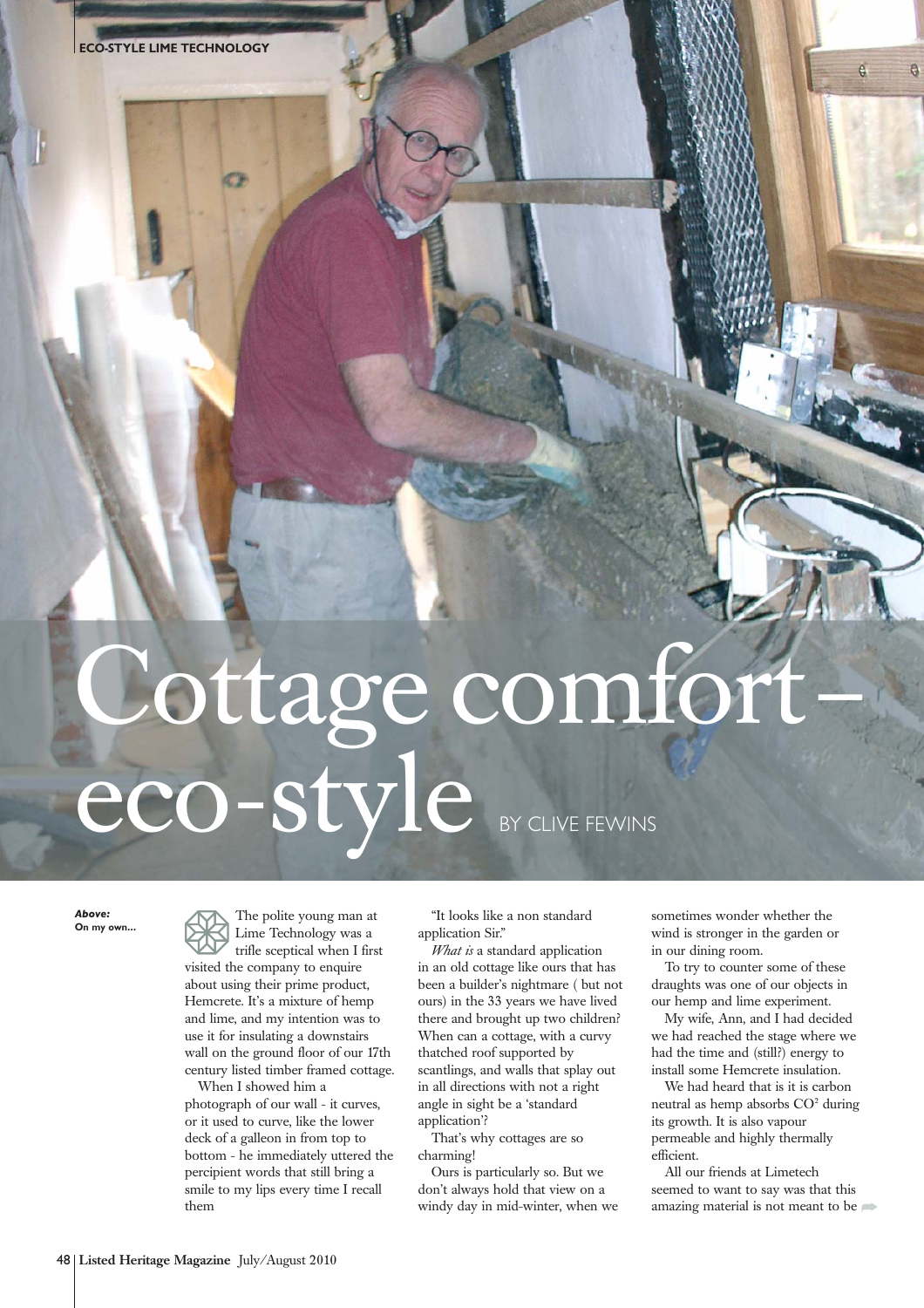

*Above:* **Fixing some of the vertical shuttering**

made to fit old bulging or curvy walls, but to form straight, barrack block-looking sides to buildings, just like the one were stand in - his company headquarters at Milton Park, Oxfordshire, six miles from our home.

That was not the story I had heard from our conservation officer, who, when apprised of our plan to cover the inside of one of our oak-framed wattle and daub walls with a layer of 10-15 cm of this stuff said he'd like to see the result. Oh and make sure that it merely covered and in no way damaged the historic fabric of the house. In other words, he accepted that insulating and old interior wall in this way is a completely reversible process.

For several years I had known it full well. Insulation comprising hemp and a lime mix is an excellent method of adding interior insulation to draughty old cottages. It is also fully reversible - it can be removed with no damage to the timber frame of the building should a later occupant wish to do so. In our case the posts and beams it would cover

were but a small proportion of those in the room. Our beamed ceiling would remain wholly intact, and in the meantime we were making a small attempt to reduce our carbon footprint by adding insulation to a very leaky north-facing wall.

So why was the earnest young man at Lime Technology so reluctant to make his £142 sale?

It was obvious really. A young, progressive company in a relatively new area of the conservation game is not going to stay in business for long selling paltry amounts to the likes of myself. So their main market is -- quite understandably - high performance new-build.

Another factor that appealed to us was that we knew about the delicious shapes you can carve out of hemcrete once it has set. If you want to shape it you just wait for it to harden off for a few days, then carve it with a knife. This school craft room approach appealed to us.

Originally a process that originated across the Channel, hemp and lime can be 'wrapped around' timber frame with no harm to the

timber. In other words, it won't make the timber collapse so the wall eventually implodes.

This was important because, although our plan was to cast our new layer of wall behind wooden shuttering. The means by which we were to achieve this initially was by oak batttens fixed to the posts in the wall, which would remain encased in the new structure.

You buy the hemp in 200 litre bales tightly packed in polythene. The lime-based binder comes in 22 kg bags. All you do then is mix the two together in the proportion of three buckets of hemp to one of the lime, add water as per the instructions, and hey presto - away you go.

It's quite light to mix - not at all like mixing a cement mortar. I shunned an electric mixer and did the job by hand.

Undeterred, we employed the only carpenter we could find that had any experience of the system to show us how to go about it and get us started.

Carpenter Dan Barton did the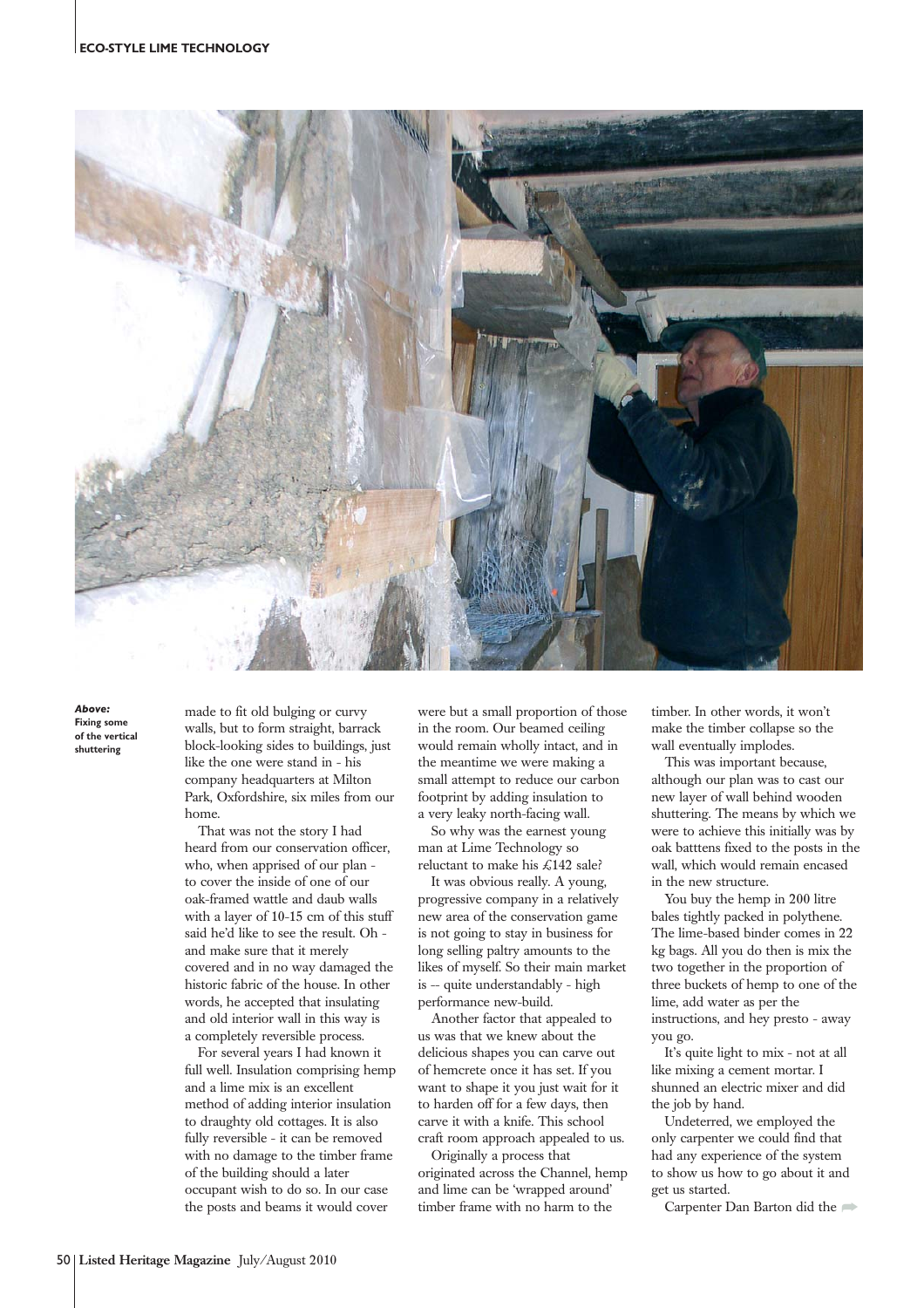## **ECO-STYLE LIME TECHNOLOGY**









clever bit at the beginning - carefully attaching the long oak laths to the horizontal beams so that the mixture could be poured into shuttering attached by means of tubular plastic spacers to the room side of the laths. He also fixed the first section of plywood shuttering into which we would pour and the mix and ram it hard.

We had calculated that because of the inward lean of the wall we would end up with about 10cm of insulation, tapering off to virtually nothing between the beams at the top. Tricky.

"I am extremely busy, with several major jobs in hand, so after I have

completed the initial shuttering at the bottom I shall leave the rest of the shuttering to you," Dan said cheerily. "Quite how you'll fix it beneath the beams formed by the ceiling joists I don't quite know. Give me a ring if you get stuck. Bye."

Dan returned as promised in a few days to fix the shuttering round the new oak window he had installed to provide a deep (and very attractive) reveal. Casting the Hemcrete into this proved easily the most difficult part of the exercise.

Suffice it to say that after threeand-a-half backbreaking days of ferocious carpentry, ably assisted by my drill-holding, spectacle - finding,

*Top left:* **Applying hemcrete into shuttering round the ceiling beams proved really tricky**

*Bottom left:* **The finished wall before the lime plaster coats were attached**

*Middle right:* **Mixed Hemcrete about to be applied to a job (image courtesy Lime Technology Ltd.)**

fodder-providing wife I really have no idea of how I got all the shuttering in place. It was largely intuition, but also the result of many years of using an electric drill and a set of screwdrivers in a variety of uncomfortable positions.

At times the shuttering we used any old piece of timber we could find - looked like a cross between a Roland Emett creation and the scaffold on which Marie Antoinette was guillotined. Any respectable carpenter would have either dropped his hammer with laughter or suffered a seizure.

However, it worked. And, toiling away in sections, I rammed the mix  $\blacksquare$